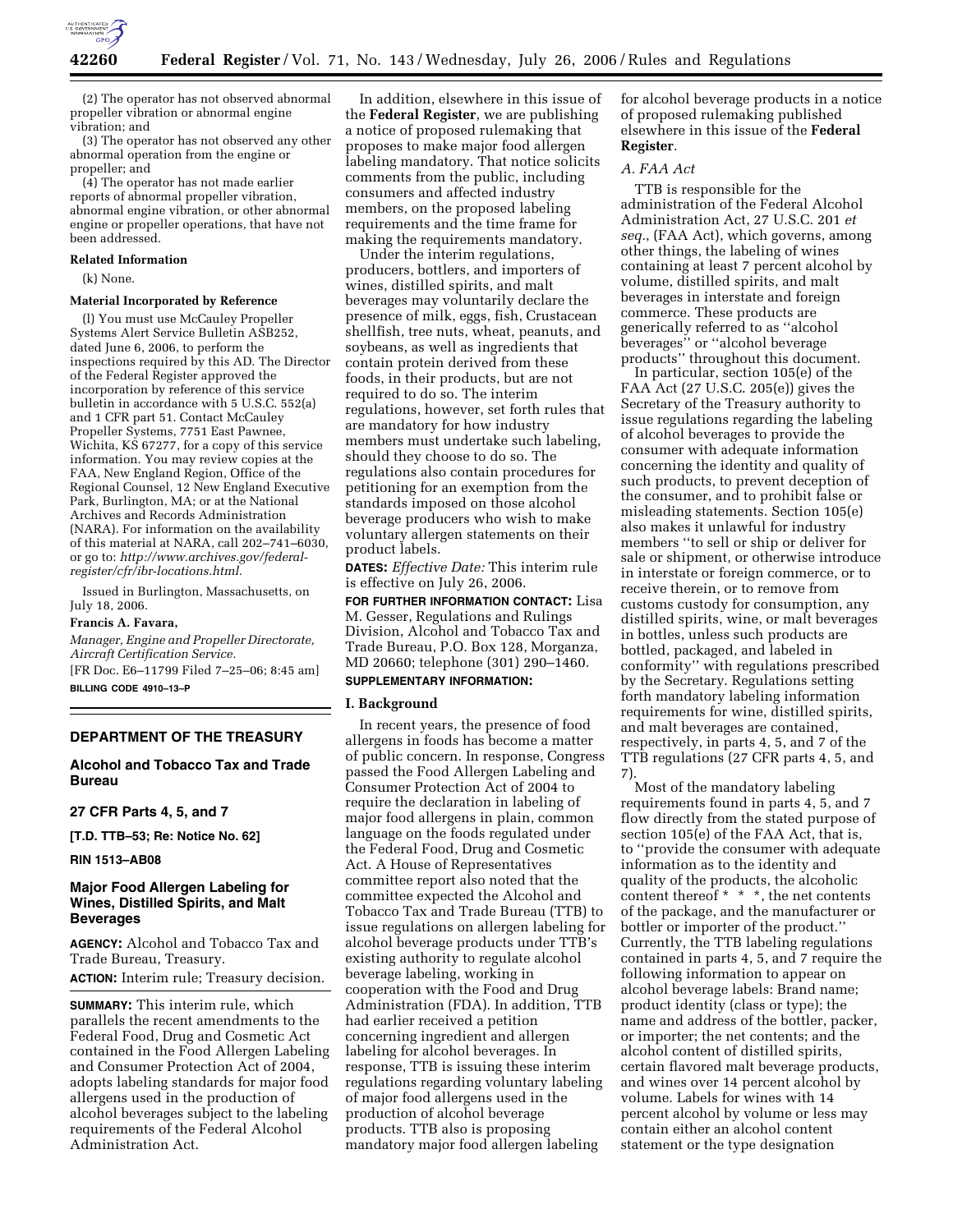''table'' wine or ''light'' wine (see 27 CFR part 4.36(a)). In addition, labels must note the presence of sulfites, FD&C Yellow No. 5, and in the case of malt beverages, aspartame. A health warning statement applicable to all alcohol beverages containing 0.5 percent or more alcohol by volume is required by the Alcoholic Beverage Labeling Act of 1988, codified at 27 U.S.C. 213–219 and 219a and implemented in the TTB regulations at 27 CFR part 16.

### *B. Current Health-Risk Ingredient Disclosure on Alcohol Beverage Labels*

Our predecessor agency, the Bureau of Alcohol, Tobacco and Firearms (ATF), proposed on several occasions to adopt mandatory ingredient disclosure requirements for alcohol beverages. In each case, ATF ultimately decided not to adopt full ingredient labeling requirements. (See Notice No. 41, 70 FR 22274, April 29, 2005, for a more complete history of those ingredient labeling regulatory initiatives.)

These rulemaking actions included publication of T.D. ATF–150 (48 FR 45549, October 6, 1983), which rescinded the ingredient disclosure regulations that had been published in T.D. ATF–66 (45 FR 40538, June 13, 1980), but never implemented. T.D. ATF–150 did, however, mandate the disclosure of one ingredient, FD&C Yellow No. 5, on alcohol beverage labels. In the preamble to T.D. ATF–150, ATF stated:

\* \* \* there is no clear evidence in the record that any other ingredient besides FD&C Yellow No. 5 poses any special health problem. The Department will look at the necessity of mandatory labeling of other ingredients on a case-by-case basis through its own rulemaking initiative, or on the basis of petitions for rulemaking under 5 U.S.C. 553(e) and 27 CFR 71.41(c).

In conformity with that case-by-case review policy, ATF subsequently issued regulations requiring the disclosure on labels of sulfites in alcohol beverages (T.D. ATF–236, 51 FR 34706, September 30, 1986), because it was determined that the presence of undeclared sulfites in alcohol beverages posed a recognized health problem to sulfite-sensitive individuals.

In 1987, ATF entered into a Memorandum of Understanding (MOU) with FDA. See 52 FR 45502 (November 30, 1987). In the MOU, ATF made a commitment to consult with FDA regarding the necessity of requiring labeling statements for ingredients in alcohol beverages that pose a recognized public health problem and to initiate rulemaking proceedings to require disclosure of such ingredients where

appropriate. The pertinent portion of the MOU states:

ATF will be responsible for the promulgation and enforcement of regulations with respect to the labeling of distilled spirits, wine, and malt beverages pursuant to the FAA Act. When FDA has determined that the presence of an ingredient in food products, including alcoholic beverages, poses a recognized public health problem, and that the ingredient or substance must be identified on a food product label, ATF will initiate rulemaking proceedings to promulgate labeling regulations for alcoholic beverages consistent with ATF's health policy with respect to alcoholic beverages. ATF and FDA will consult on a regular basis concerning the propriety of promulgating regulations concerning the labeling of other ingredients and substances for alcoholic beverages.

Pursuant to the policies set forth in the MOU, ATF subsequently issued regulations requiring a declaration on labels when aspartame is used in the production of malt beverages (T.D. ATF–347, 58 FR 44131, August 19, 1993). It should be noted that FD&C Yellow No. 5, sulfites, and aspartame are not considered food allergens because they do not cause IgE (Immunoglobulin E)-mediated responses, but they may cause health problems in certain individuals.

## *C. Petition From Dr. Christine Rogers*

On April 10, 2004, Christine A. Rogers, PhD., a senior research scientist in the Exposure, Epidemiology and Risk Program at the Harvard School of Public Health, petitioned TTB to change the regulations to require labeling of all ingredients and substances used in the production of alcohol beverages.

Dr. Rogers stated that she is allergic to egg protein and that she has had allergic reactions to egg in wine. For that reason, she expressed particular concern with the labeling of allergenic substances in alcohol beverage products. Dr. Rogers noted that allergic symptoms in consumers can include tingling or itching in the mouth, salivation, swelling of tissues, hives, abdominal cramps, vomiting, diarrhea, rapid loss of blood pressure, and death. She explained that allergic reactions to food vary based upon an individual's sensitivity to a particular allergen. The most sensitive allergic individuals are required to carry epinephrine with them for emergency use in the case of exposure to an offending allergen.

#### *D. Enactment of FALCPA*

On August 2, 2004, the President signed into law the Food Allergen Labeling and Consumer Protection Act of 2004 (FALCPA) (see title II of Pub. L. 108–282, 118 Stat. 905). FALCPA

amends portions of the Federal Food, Drug and Cosmetic Act (FD&C Act, 21 U.S.C. 301, *et seq.*) to require a food that is, or contains an ingredient that bears or contains, a major food allergen to list this information on its label using plain, common language. For example, instead of merely listing ''semolina,'' the label must also list ''wheat'', and instead of merely listing ''sodium casein,'' the label must also list ''milk.'' The FALCPA amendments define ''major food allergens'' as milk, egg, fish, Crustacean shellfish, tree nuts, wheat, peanuts, and soybeans, as well as most ingredients containing proteins derived from these foods.

The effect of the FALCPA amendments is to add additional allergen information to the food label. The FALCPA amendments provide two ways for a manufacturer to disclose major food allergens on the label:

• The label can show the name of the food source from which the major food allergen is derived within parentheses in the ingredient list, for example, ''Ingredients: Water, wheat, whey (milk), albumen (eggs), and peanuts''; or

• The label can list the name of the food source from which the allergen is derived in summary form after, or adjacent to, an ingredient list, for example: ''Ingredients: Water, sugar, whey, and albumen. Contains: Milk and egg.''

Section 202 of FALCPA contains a number of congressional findings regarding the health risk posed by allergens. Congress found that approximately 2 percent of adults and 5 percent of infants and young children in the United States suffer from food allergies. Each year, roughly 30,000 individuals require emergency room treatment and 150 individuals die because of allergic reactions to food.

Congress found that the eight foods or food groups identified in FALCPA account for 90 percent of all food allergies. Since there is currently no cure for food allergies, a food-allergic consumer must avoid the food to which he or she is allergic. Congress further found that many consumers may not realize that a labeled food ingredient is derived from, or contains, a major food allergen. The FALCPA amendments fill this gap by ensuring that the food source from which a major food allergen is derived is clearly labeled in plain language.

FALCPA amends food labeling requirements in the FD&C Act. Pursuant to authority delegated to it by the Secretary of Health and Human Services, FDA is responsible for promoting and protecting the public health through enforcement of the FD&C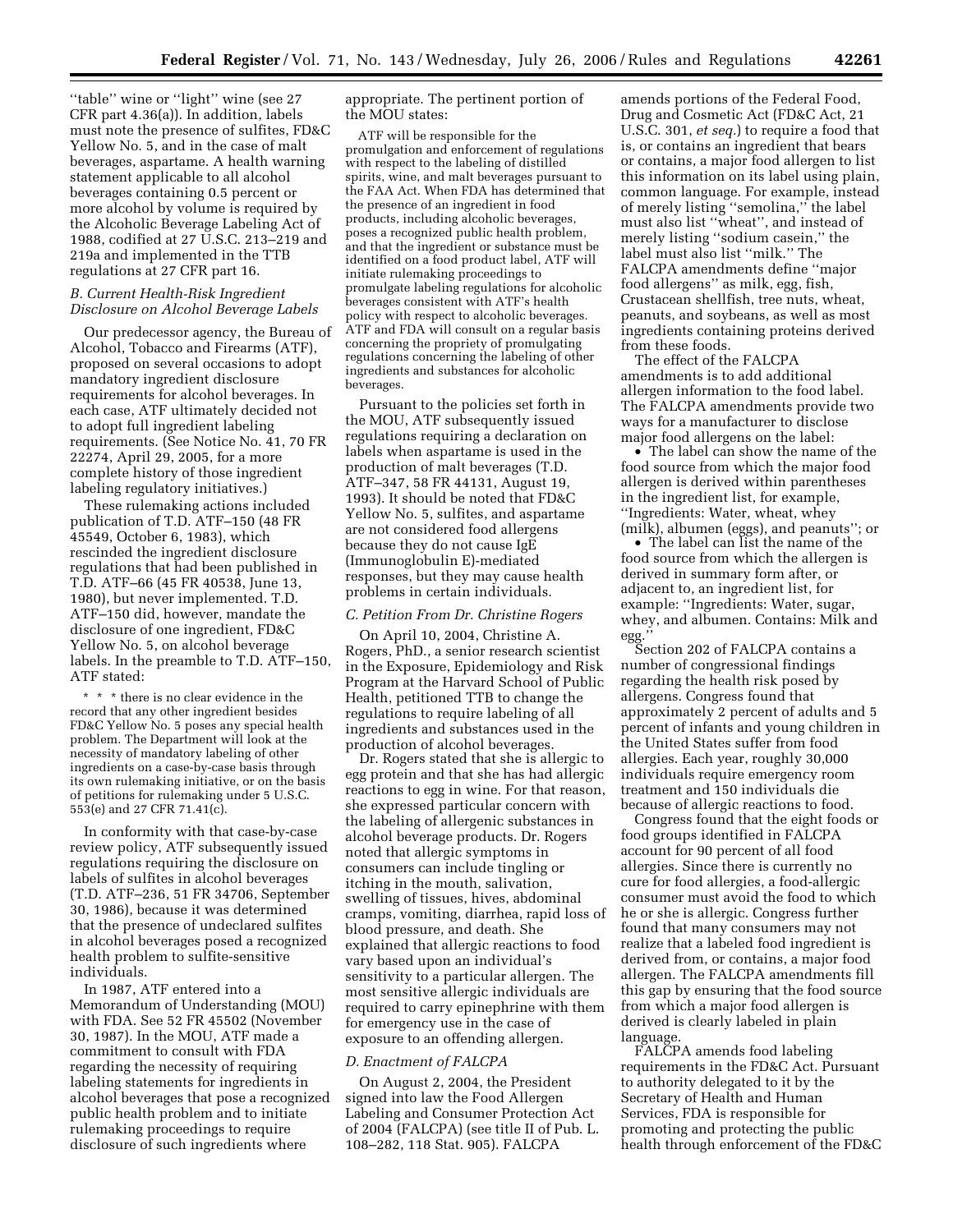Act and for ensuring that the nation's food supply is properly labeled. However, it is TTB's responsibility to issue regulations with respect to the labeling of wine, distilled spirits, and malt beverages under the FAA Act. See the 1987 ATF–FDA MOU and *Brown-Forman Distillers Corp.* v. *Mathews,* 435 F. Supp. 5 (W.D. Ky. 1976).

The allergen labeling requirements in FALCPA apply to any food, as that term is defined in section 201(f) of the FD&C Act, other than raw agricultural commodities. As reflected in the 1987 MOU with FDA, TTB is responsible for the promulgation and enforcement of regulations with respect to the labeling of distilled spirits, wines, and malt beverages pursuant to the FAA Act. The House of Representatives Committee on Energy and Commerce called for TTB to work with FDA to promulgate appropriate allergen labeling regulations for alcohol beverages labeled under the FAA Act and TTB regulations, consistent with the 1987 MOU with FDA. The committee report accompanying FALCPA stated:

The Committee expects, consistent with the November 30, 1987 Memorandum of Understanding, that the Alcohol and Tobacco Tax and Trade Bureau (TTB) of the Department of Treasury will pursuant to the Federal Alcohol Administration Act determine how, as appropriate, to apply allergen labeling of beverage alcohol products and the labeling requirements for those products. The Committee expects that the TTB and the FDA will work together in promulgation of allergen regulations, with respect to those products. (H.R. Rep. No. 608, 108th Cong., 2d Sess., at 3 (2004); hereafter ''House committee report.'')

Congress thus recognized TTB's longstanding policy of consulting with FDA in determining what ingredients in alcohol beverages should be disclosed on labels, and called on TTB to work with FDA to promulgate appropriate allergen labeling regulations for alcohol beverages. The clear intent reflected in the House committee report is that TTB issue regulations similar to the FALCPA standards, pursuant to the policies expressed in the MOU with FDA and the authority of the FAA Act.

Under the MOU, the two agencies have over the years collaborated on many food safety issues and continue to exchange a wide variety of information, including relevant consumer complaints concerning the adulteration of alcohol beverages. The agencies consult regularly concerning the use and labeling of potentially harmful ingredients and substances in alcohol beverages. The laboratories of FDA and TTB regularly exchange information

concerning methodologies and techniques for testing alcohol beverages.

Consistent with the expectations expressed in the House committee report, TTB consulted with FDA prior to issuing this interim rule. However, it should be emphasized that while this interim rule is promulgated in response to, among other things, the expectations set out in the legislative history of FALCPA, TTB's legal authority to establish this rule is based on the FAA Act.

FDA is the agency authorized to implement FALCPA with regard to foods. The House committee has set forth its expectation that TTB will implement allergen labeling for alcohol beverages, as appropriate, and will work with FDA in this effort. While TTB has generally strived to be consistent with FDA's interpretation of FALCPA, the implementation of regulations regarding major food allergen labeling for alcohol beverages under the FAA Act will necessarily differ in some respects from the requirements of FALCPA.

Accordingly, this interim rule reflects TTB's interpretation of its authority under the FAA Act, as guided by the language in the committee report. This regulation does not necessarily represent the views of FDA with regard to allergen labeling or the requirements of FALCPA.

### **II. Rulemaking History and Summary of Comments**

On April 29, 2005, TTB published in the **Federal Register** (70 FR 22274) Notice No. 41, an advance notice of proposed rulemaking (the ANPRM). The notice was entitled ''Labeling and Advertising of Wines, Distilled Spirits and Malt Beverages; Request for Public Comment.'' We provided a 60-day period for comments from consumers, interest groups, trade associations, industry, and other members of the public on several alcohol beverage labeling issues, including calorie and carbohydrate claims on labels, ''serving facts'' labeling, ''alcohol facts'' labeling, ingredient labeling, allergen labeling, and composite label approaches.

In the ANPRM, we invited comments on specific issues related to allergen labeling, including: Whether our regulations should require allergen labeling to be part of or adjacent to a list of ingredients, similar to the FALCPA requirements; whether an allergen must be labeled in an allergen statement even when the allergen name already appears in the product name; how processing or fining agents should be labeled; whether we should consider threshold levels in allergen labeling; what costs industry may incur from new labeling

requirements; and how consumers might benefit from allergen labeling. We also invited submission of any other relevant information on the subject of allergen labeling.

During the 60-day comment period, we received several requests from alcohol beverage industry representatives and organizations to extend the comment period for an additional 60 to 90 days beyond the original June 28, 2005, closing date. In support of the extension requests, industry members noted that some of the questions posed in the notice were broad and far reaching from a policy standpoint while others were very technical, requiring research and coordination within the affected industries. In response to these requests, we extended the comment period for an additional 90 days. See Notice No. 48, 70 FR 36359, June 23, 2005. The extended comment period for the ANPRM closed on September 26, 2005.

We received more than 18,000 comments in response to the ANPRM, approximately 50 of which specifically addressed the subject of allergen labeling. Based on the clearly expressed congressional interest in allergen labeling, the particular risks that allergens pose to human health, FALCPA's effective date of January 1, 2006, and the relatively small number of comments submitted on allergen issues, we have decided to separate the allergen labeling rulemaking from the other issues discussed in the ANPRM. We will review the comments submitted on the other ANPRM issues, with a view to determining whether to proceed with future rulemaking action in those areas, separately from our action on allergen labeling. Accordingly, this document only addresses allergen issues, including the approximately 50 comments on allergens submitted in response to the ANPRM.

We note that of the comments we received on allergens, the vast majority favored mandatory labeling of the major food allergens. Industry members as well as consumer and public health advocates commented in support of major food allergen labeling.

The major trade associations representing the alcohol beverage industry expressed their support for mandatory labeling of major food allergens. The Beer Institute, the Brewers Association, the Distilled Spirits Council of the United States (DISCUS), the National Association of Beverage Importers (NABI), the Presidents' Forum, Spirits Canada, Wine America, and the Wine Institute submitted a consolidated comment, in which they stated that they fully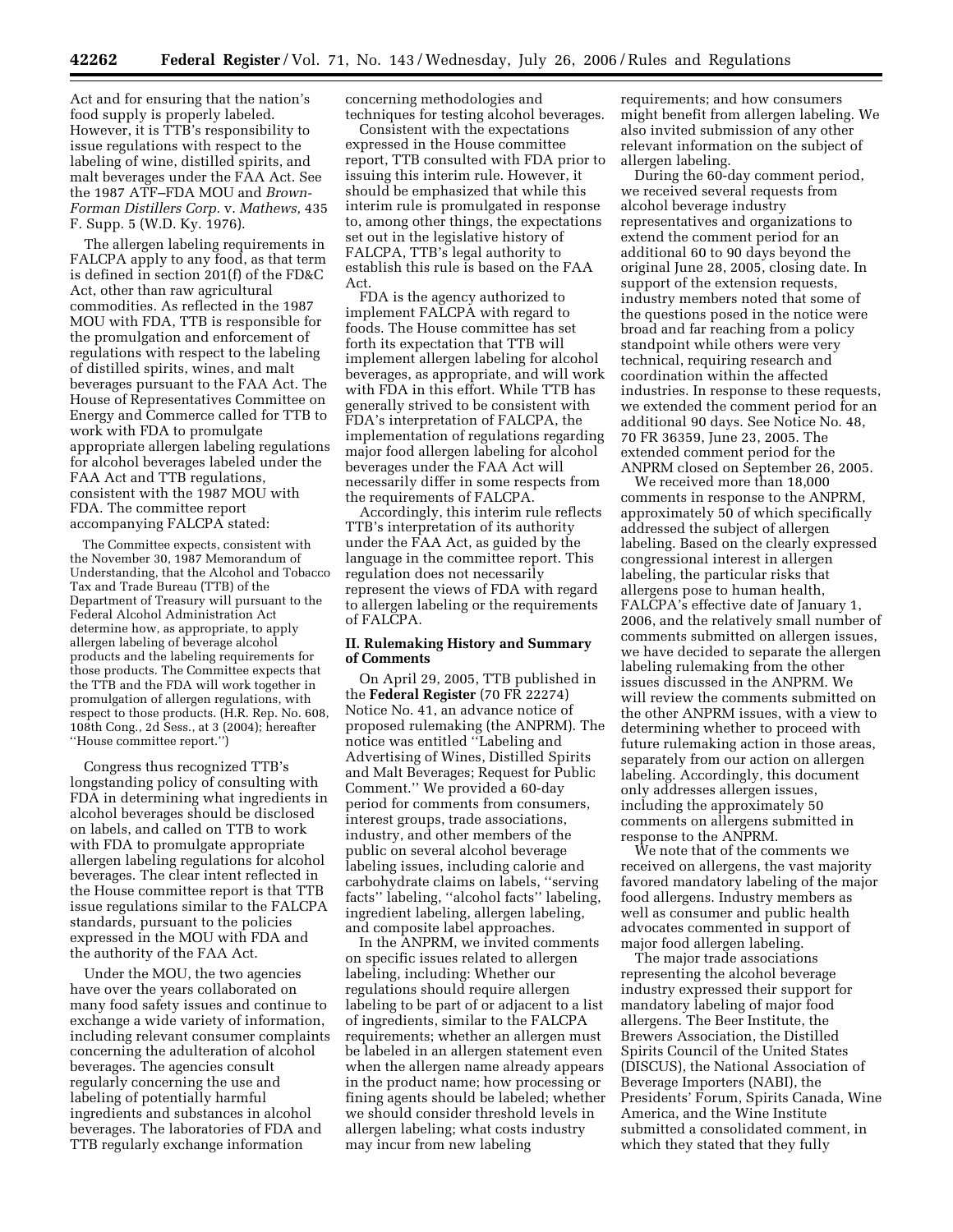supported the purpose and objectives of FALCPA and stood ready to work with TTB in the implementation of allergen labeling. In a separate comment, the Brewers Association stated that ''mandatory rules regarding the disclosure of major allergens are necessary because certain types of allergens, or at least when present above scientifically determined harmful levels, can pose a significant threat to consumer health.''

Consumer and public health interest groups also submitted comments in support of mandatory labeling of major food allergens. The National Consumers League (NCL) submitted a comment supported by several groups, including the American Public Health Association and the American School Health Association. This comment urged TTB to adopt a uniform, mandatory labeling regime for all alcohol beverages that includes, among other things, an ingredient declaration listing each ingredient by its common or usual name and identifying any major food allergens present in the product. The Center for Science in the Public Interest (CSPI), a nonprofit health education and advocacy organization, submitted a comment in support of the adoption of a mandatory allergen disclosure policy for alcohol beverages consistent with the FALCPA requirements for food and the FDA policies implementing FALCPA.

We also received comments in support of allergen labeling from the American Medical Association; the American Academy of Allergy, Asthma and Immunology; the American College of Allergy, Asthma and Immunology; the Food Allergy and Anaphylaxis Network; the American Council on Science and Health; the American Society of Addiction Medicine; the American Dietetic Association; the American Nurses Association; Shape Up America; and several other public health organizations and health professionals.

Only a few comments questioned the usefulness of requiring allergen information on alcohol beverage labels. Furthermore, there were some disagreements among the commenters about the allergen labeling implementation issues that we raised in the ANPRM.

#### **III. Interim Regulatory Changes**

After careful consideration of the comments on this issue, TTB has determined that it should propose rules for the mandatory labeling of major food allergens used in the production of alcohol beverages. Consistent with the guidance expressed in the House

committee report and our statutory mandate under the FAA Act to promulgate regulations ensuring that consumers receive adequate information about the identity and quality of alcohol beverages, we believe that alcohol beverage labels should provide consumers with sufficient information about the use of major food allergens in the production of alcohol beverages so that allergic consumers may make an informed decision as to whether consumption of a particular beverage may pose a risk of an allergic reaction. Accordingly, we are proposing mandatory labeling of major food allergens elsewhere in this issue of the **Federal Register.** 

As explained below, we are issuing this interim rule to provide immediate guidance to industry members who wish to place allergen statements on alcohol beverage labels on a voluntary basis. The interim regulations also allow for the immediate filing of petitions for exemptions from the standards imposed on those producers who wish to make voluntary allergen statements on their labels.

### *A. Voluntary Labeling Approach*

We note that in response to the ANPRM, some commenters urged TTB to require labeling of major food allergens for products labeled on or after January 1, 2006, which is the effective date of the FALCPA amendments. One commenter suggested that consumers will expect to see allergen information on alcohol beverage products at the same time that such information begins appearing on food labels under FALCPA, and that they may be misled by the absence of such information on labels of products that in fact contain major food allergens. Other commenters, recognizing that it may take some time before a final rule is issued, suggested that TTB allow voluntary labeling of major food allergens pending the completion of rulemaking.

In this regard, it should be noted that the congressional committees involved with FALCPA had different expectations of FDA and of TTB. The report of the Senate Committee on Health, Education, Labor, and Pensions, S. Rep. No. 226, 108th Cong., 2d Sess., at 10 (2004) (hereafter ''Senate committee report''), states:

The committee intends the requirements of section 403(w) to be self-implementing. FDA will not be required to issue regulations to implement section 403(w). FDA may issue guidance, should the agency find that guidance would assist manufacturers or distributors, particularly small businesses, to comply with the requirements in this legislation.

On the other hand, as previously noted, the House committee report specifically stated its expectation that TTB would promulgate regulations, in consultation with FDA, to apply allergen labeling requirements to alcohol beverages, as appropriate. Given that the TTB regulations must be amended in order to implement allergen labeling, we believe it is appropriate to allow the public, including affected industry members, the opportunity to comment on allergen labeling standards before making them mandatory.

Accordingly, in order to make allergen labeling standards applicable to alcohol beverages at the earliest practicable date, and before the public comment procedures can be completed, TTB has determined that the best approach is to adopt voluntary regulatory standards for major food allergen labeling through an interim rule. TTB agrees with those commenters who suggested that producers of alcohol beverages be given immediate guidance with respect to the voluntary use of allergen labeling statements on labels. We have already received inquiries from industry members about the voluntary use of allergen statements on alcohol beverage labels. Because industry members may wish to begin providing allergen information to consumers on a voluntary basis right away, we are publishing standards that are effective immediately.

The interim rule also gives industry members an opportunity to file petitions for exemption from the standards imposed on those alcohol beverage producers who wish to make voluntary allergen statements on their product labels.

This interim rule amends parts 4, 5, and 7 of the TTB regulations to include specific requirements for those who choose to place voluntary declarations of major food allergens on labels. The amendments include the addition of new sections 4.32a, 5.32a, and 7.22a, which set forth specific format requirements for the voluntary labeling of major food allergens. In addition, we have added new sections 4.32b, 5.32b, and 7.22b, which allow any person to petition TTB for an exemption from the labeling standards that apply if voluntary major food allergen labeling is undertaken. A detailed discussion of the specific provisions within the interim regulations follows.

In consideration of the requirements for prior public notice and comment procedures under the Administrative Procedure Act, we are proposing the adoption of mandatory labeling standards in a separate document, Notice No. 62, which is published in the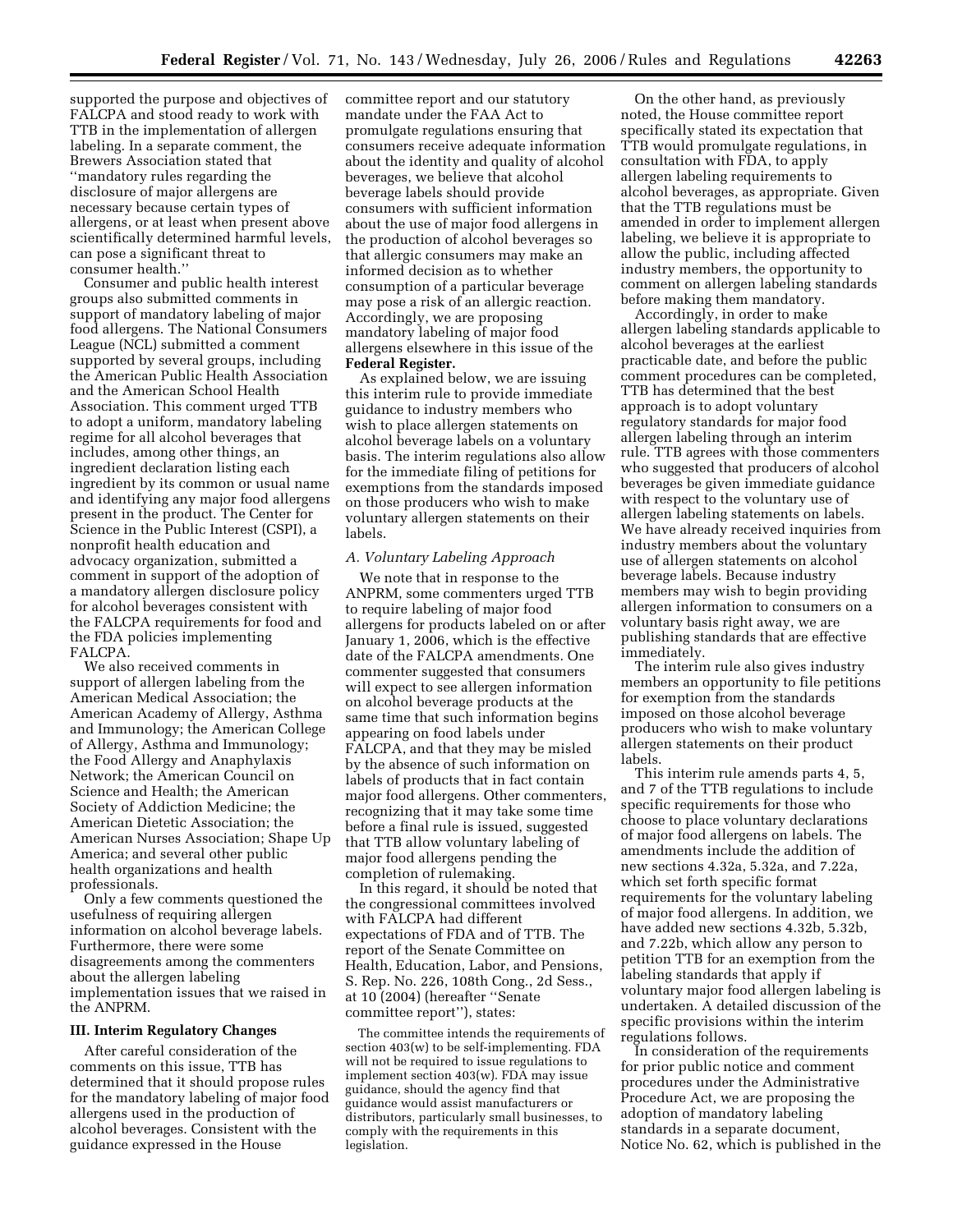Proposed Rules section of this issue of the **Federal Register.** The voluntary standards adopted in this interim rule document will remain in place until they are replaced by final action on the proposal for mandatory standards.

#### *B. Labeling of Major Food Allergens*

#### 1. Definitions

Consistent with the FALCPA amendments, the interim regulations provide that when allergen labeling is undertaken, the product must be labeled ''Contains:'' followed by the name of the food source from which each major food allergen is derived, as set forth in the definition of ''major food allergen.''

The definition of the term ''major food allergen'' is consistent with the statutory definition in FALCPA. The interim regulations define the term ''major food allergen'' as any of the following: ''Milk, egg, fish (for example, bass, flounder, or cod), Crustacean shellfish (for example, crab, lobster, or shrimp), tree nuts (for example, almonds, pecans, or walnuts), wheat, peanuts, and soybeans.'' The term as defined also includes any food ingredient that contains protein derived from one of these eight foods or food groups, subject to certain exceptions explained below.

It should be noted that, consistent with guidance provided by FDA to the food industry, the interim regulations allow the terms "soybean," "soy," and ''soya'' as synonyms for the term ''soybeans,'' as used in the statute. Furthermore, also consistent with FDA guidance, the singular term ''peanut'' may be substituted for the plural term ''peanuts,'' and singular terms (for example, almond, pecan, or walnut) may be used in place of plural terms to describe the different types of tree nuts.

### 2. Labeling of Fish Species

FALCPA provides that in the case of tree nuts, the label must list the name of the specific type of nut (for example, almonds, pecans, or walnuts). In the case of Crustacean shellfish, the label must list the name of the species of shellfish (for example, crab, lobster, or shrimp). Finally, in the case of fish, the FALCPA amendments provide that the name of the species of fish (for example, bass, flounder, or cod) must appear on the label.

The interim regulations are consistent with the FALCPA amendments with respect to the labeling of tree nuts and Crustacean shellfish. However, for the reasons explained below, the interim regulations set forth in this document do not require labeling of the specific fish species when an industry member chooses to provide major food allergen

information. The regulations instead require simply listing "fish" when any type of finfish protein is used in the production of an alcohol beverage.

Isinglass and fish gelatin are often used to clarify wines and beers. Isinglass is a substance obtained from the swim bladders of sturgeon and other fish. Fish gelatin is obtained from the skin of a fish. Fish gelatin most often is made from cod skins but can be made from any species of fish.

Vintners and brewers, when purchasing isinglass or fish gelatin from a manufacturer for fining purposes, often do not know, and have no way of easily finding out, which particular species of fish was used to make the product. Moreover, it may be difficult for industry members to determine by chemical analysis which particular fish species was the source of the isinglass or fish gelatin.

On August 1, 2005, the Flavor and Extract Manufacturers Association of the United States (FEMA) submitted a request to FDA for guidance concerning the labeling of fish species under the FALCPA amendments. In its request for guidance, FEMA asked FDA to allow for use of the term ''fish'' for labeling ''nonnutritive fish ingredients'' used in flavors. FEMA cited clinical and scientific evidence in support of its argument that many fish-allergic individuals will react adversely to more than one species of fish.

TTB recognizes that FALCPA requires the labeling of the particular species of fish used as an ingredient in a food product. However, it is our responsibility to implement allergen labeling regulations that are appropriate for alcohol beverages. It is likely that declarations of the use of fish in the production of alcohol beverages will generally involve the use of isinglass or fish gelatin as a processing aid. Because of the particular difficulty faced by the producer in determining the specific species of fish used in producing the isinglass or fish gelatin, and because at least some consumers may be allergic to more than one species of fish, TTB is persuaded that requiring labeling with the name of the specific type of fish would impose a difficult fact-finding burden on the alcohol beverage industry without offering consumers who may be allergic to more than one species of fish any significant additional information to help them avoid the risk of an allergic reaction. Accordingly, we believe that the goal of the FALCPA amendments with respect to alcohol beverages is adequately met if alcohol beverages produced using finfish protein are labeled merely with ''fish,'' rather than with the name of the fish species.

We would note that the data on this matter are not conclusive, and we are specifically inviting comments on this issue in our notice of proposed rulemaking. However, for purposes of the guidance provided in this interim rule for industry members who wish to make voluntary allergen labeling statements, we believe that there is a basis for concluding that a reference to ''fish'' on the label will provide adequate information to consumers about the presence of finfish protein in certain alcohol beverages.

### 3. Processing and Fining Agents

FALCPA amends the FD&C Act to require that, notwithstanding any other provision of law, a flavoring, coloring, or incidental additive that is or bears or contains a major food allergen must conform to FALCPA's labeling requirements. See 21 U.S.C. 343(w)(4). The FDA regulations define the term ''incidental additive'' to include, among other things, processing aids. See 21 CFR 101.100(a)(3). Therefore, if alcohol beverage industry members choose to make major food allergen declarations, the interim regulations treat major food allergens used as fining or processing agents in the same way as any other major food allergen used in the production of the alcohol beverage.

## 4. Threshold Levels

The FALCPA amendments, which took effect for foods labeled on or after January 1, 2006, require allergen labeling for foods regulated by FDA without the establishment of any threshold levels for labeling. Furthermore, pursuant to our authority under the FAA Act to ensure that labels provide consumers with adequate information about the identity and quality of alcohol beverage products, the interim regulations provide that if an industry member chooses to label for any major food allergen, all major food allergens and proteins derived from the major food allergens used in production must be declared on the beverage label, unless the product or class of products is covered by an approved petition for exemption. Accordingly, TTB is not setting thresholds in this interim regulation.

TTB believes that this position will ensure that consumers have adequate information about the potential presence of even trace amounts of major food allergens in alcohol beverage products. As more accurate scientific data become available in the future, we may revisit the threshold issue as appropriate.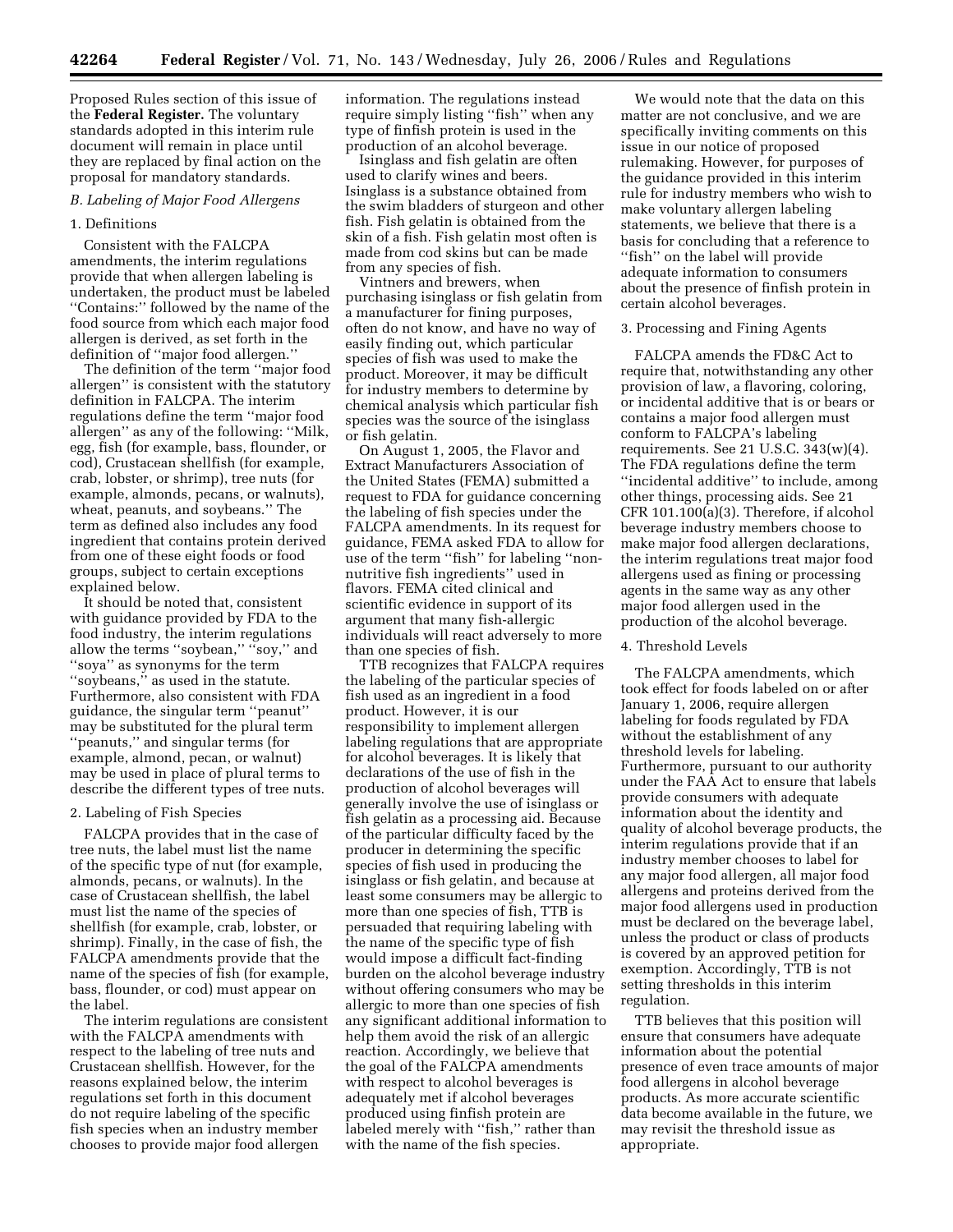## *C. Exceptions From Allergen Labeling Requirements*

The interim regulations contain three exceptions from major food allergen labeling. Two of these exceptions are provided within the definition of ''major food allergen,'' and the third is an exemption through a TTB petition process.

### 1. Highly Refined Oil

The FALCPA amendments exclude from the definition of ''major food allergen'' any highly refined oil derived from one of the eight foods or food groups listed in that definition and any ingredient derived from such highly refined oil. The Senate committee report at page 7 indicates that the exception for highly refined oils was intended to apply to refined, bleached, deodorized (RBD) oils. Both the House committee report at page 16 and the Senate committee report at page 7 specifically identify peanut oil as one of the highly refined oils covered by the exception. We believe this exception from labeling for highly refined oils is also appropriate in the case of alcohol beverages, and we therefore have included this as an exception from the definition of a major food allergen in the interim regulatory texts.

# 2. Exemptions Under the FD&C Act

FALCPA added two processes to the FD&C Act at 21 U.S.C. 343(w)(6) and (7) by which any person may obtain an exemption from the allergen labeling requirements imposed by the statute.

Subsection (w)(6) allows any person to petition the Secretary of Health and Human Services to exempt a food ingredient from the allergen labeling requirements. Under its delegated authority, FDA performs the function of the Secretary in this area. In this situation, the burden is on the petitioner to provide scientific evidence (including the analytical method used to produce the evidence) that demonstrates that the food ingredient, as derived by the method specified in the petition, does not cause an allergic response that poses a risk to human health. FDA must approve or deny any such petition within 180 days of receipt or the petition will be deemed denied, unless an extension is mutually agreed upon by FDA and the petitioner.

Subsection (w)(7) allows any person to file a notification containing scientific evidence demonstrating that an ingredient ''does not contain allergenic protein.'' The scientific evidence must include the analytical method used to produce the evidence that the ingredient, as derived by the

method specified in the notification, does not contain allergenic protein. Alternatively, the notification may contain a determination from FDA under a premarket approval or notification program provided for in section 409 of the FD&C Act (21 U.S.C. 348) that the ingredient does not cause an allergic response that poses a risk to human health. FDA has 90 days to object to a notification. Absent an objection, the food ingredient is exempt from the FDA labeling requirements for major food allergens.

Many ingredients and food additives used in the production of foods regulated by FDA are also used in the production of alcohol beverages regulated by TTB. Under the two exemption processes described above, certain ingredients and food additives may be exempted from the allergen labeling requirements of the FD&C Act. We believe it is appropriate to allow alcohol beverage industry members to rely on the exemptions from major food allergen labeling requirements allowed under the FD&C Act and FDA procedures. We have therefore included in the definition of ''major food allergen'' an exception for uses of food ingredients that are exempt pursuant to 21 U.S.C. 343(w)(6) or (7).

It is important to note in this regard that alcohol beverage industry members must consider two issues when determining whether an ingredient exempted under the FD&C Act is also not subject to TTB allergen labeling requirements. First, the ingredient they used or intend to use in a product must be the same ingredient that is exempt under the FD&C Act. Second, the proposed use must be consistent with any conditions of use in the FD&C Act exemption for the ingredient.

### 3. Petitions for Exemption From TTB Regulations

We also recognize that major food allergens are used in alcohol beverage production in ways that may differ from the way they are used in the production of foods regulated by FDA. For this reason, new sections 4.32a, 5.32a, and 7.22a refer in each case to an exception for a product covered by a petition for exemption approved under new section 4.32b, 5.32b, or 7.22b. A petition may pertain to the use of a major food allergen in the production of one specific alcohol beverage product or it may pertain to a class of products using a particular process involving a major food allergen.

As stated above, TTB's jurisdiction extends to the labeling of wines, distilled spirits, and malt beverages. Accordingly, we only will accept a

petition seeking an exemption from the labeling of a major food allergen when the material in question is used in the production of an alcohol beverage product regulated by TTB. If an exemption from the FD&C Act allergen labeling requirements is also desired, the interested party must submit a petition or notification to FDA under 21 U.S.C. 343(w)(6) or (7), rather than submit a petition under the applicable TTB regulation.

The use of the TTB petition process is similar to that of the petition and notification processes provided for at 21 U.S.C.  $343(w)(6)$  and  $(7)$ , except that the TTB petition procedure focuses on products instead of ingredients. The TTB petition process may be used:

• When it is asserted that the product or class of products, as derived by the method specified in the petition, does not cause an allergic response that poses a risk to human health; or

• When it is asserted that the product or class of products, as derived by the method specified in the petition, does not contain allergenic protein, even though a major food allergen was used in production.

The interim TTB regulations provide for only a petition procedure, rather than both the petition procedure and the notification procedure provided for in the FALCPA amendments to the FD&C Act. We believe that having one petition procedure, rather than separate petition and notification procedures, will simplify the process for industry, and will allow our personnel adequate time to review the evidence presented in each request for an exemption. TTB is not in a position to administer a 90-day notice procedure similar to the notification procedure in subsection (w)(7) of the statute. The interim regulation petition procedure is therefore similar to the petition procedure in subsection (w)(6) of the statute in that the regulation places the burden on the petitioner to provide evidence in support of the exemption and gives TTB 180 days to respond.

The interim regulations provide that a petition for exemption from major food allergen labeling must be submitted to the appropriate TTB officer. The appropriate TTB officer to whom petitions must be submitted is the Assistant Administrator, Headquarters Operations. The petition should be sent to the Alcohol and Tobacco Tax and Trade Bureau, 1310 G Street NW., Suite 200E, Washington, DC 20220 and should bear the notation: ''Attention: Petition for Exemption from Major Food Allergen Labeling'' to ensure prompt processing.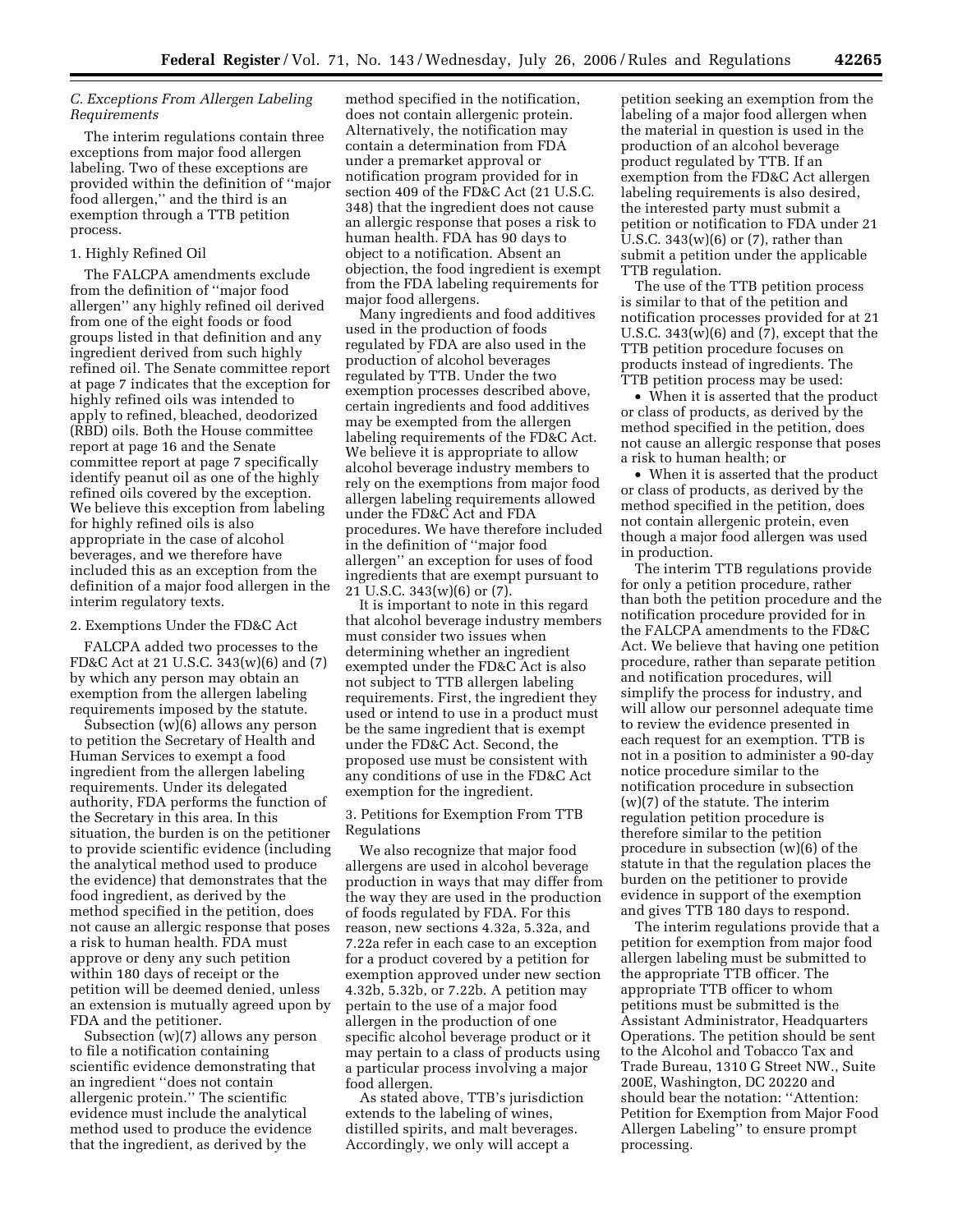In addition, the interim regulations provide that if TTB does not approve or deny the petition for exemption within 180 days of receipt, the petition is deemed denied, unless an extension of time is mutually agreed upon by TTB and the petitioner. The regulations also provide that a determination under this section constitutes a final agency action and that even though a petition is deemed denied because no action was taken within the 180-day period, the petitioner may resubmit the petition at any time. A resubmitted petition will be treated as a new petition.

As a result of FDA's implementation of FALCPA and our establishment of this interim rule, TTB and FDA will both be regulating allergen labeling, with TTB overseeing labeling for alcohol beverages and FDA the labeling for all other products that are foods under the FD&C Act. As noted, TTB and FDA are parties to an MOU signed in 1987. That MOU provides that FDA and TTB will exchange information generally about appropriate labeling for, and the adulteration of, alcohol beverages, including information about methodologies and techniques for testing such beverages. Consistent with these general MOU provisions and both agencies' recognition that, generally, the regulation of allergen labeling should be consistent for alcohol beverages and all other foods, TTB intends to confer with FDA, as appropriate and as FDA resources permit, on petitions submitted under this interim rule.

Consistent with FALCPA, the interim rule places the burden on the petitioner to provide adequate evidence in its initial petition submission to justify an exemption from labeling. TTB may require the subsequent submission of product samples and other additional information in support of a petition; however, unless required by TTB, the submission of samples or additional information by the petitioner after submission of the petition will be treated as the withdrawal of the initial petition and the submission of a new petition.

FALCPA provides that FDA shall promptly post to a public site all petitions within 14 days of receipt and shall promptly post the Government's response to each. Our interim regulations are consistent with FALCPA's requirement to make petitions and responses available to the public, but may go beyond the requirements of FALCPA in some respects. The interim regulations provide that petitions submitted to TTB, and TTB's response to those petitions, will be posted to the TTB Web site (*http://www.ttb.gov*). However, TTB will

not post lengthy materials submitted in support of a petition on its Web site; we will, instead, make such materials available to the public in accordance with the procedures set forth in the Freedom of Information Act, 5 U.S.C. 552.

A person who provides trade secrets or other confidential commercial or financial information in either a petition for exemption or in any supporting documentation submitted in connection with such a petition may request that TTB give confidential treatment to that information. The interim regulations set forth the standards for making such a request. A failure to request confidential treatment at the time the information in question is submitted to TTB will constitute a waiver of confidential treatment.

#### **IV. Notice of Proposed Rulemaking**

In the Proposed Rules section of this issue of the **Federal Register**, we have published a notice of proposed rulemaking, Notice No. 62, to solicit public comment on our proposal to impose mandatory allergen labeling requirements on alcohol beverage products. That notice gives the public, including affected industry members, an opportunity to comment on the mandatory labeling of major food allergens, the time required by industry members to incorporate the required changes on their labels, and how to minimize any added compliance costs.

#### **V. Regulatory Analysis and Notices**

#### *A. Executive Order 12866*

We have determined that this interim rule is not a significant regulatory action as defined in Executive Order 12866. Therefore, a regulatory assessment is not required.

### *B. Regulatory Flexibility Act*

Because this interim rule was not required to be preceded by a notice of proposed rulemaking, the provisions of the Regulatory Flexibility Act (5 U.S.C. 601 *et seq.*) do not apply.

### *C. Paperwork Reduction Act*

This interim rule includes a new collection of information involving the declaration of major food allergens on an alcohol beverage label and the submission of petitions for exemption from allergen labeling. This collection is voluntary.

The collection of information has been reviewed and, pending receipt and evaluation of public comments, approved by the Office of Management and Budget (OMB) under 44 U.S.C. 3507(j) and assigned control number 1513–0121. An agency may not conduct

or sponsor, and a person is not required to respond to, a collection of information unless it displays a valid control number assigned by OMB.

The collection of information is contained in §§ 4.32a, 4.32b, 5.32a, 5.32b, 7.22a, and 7.22b. The likely respondents are individuals and business or other for-profit institutions, including partnerships, associations, and corporations.

• *Estimated total annual reporting and/or recordkeeping burden:* 730 hours.

• *Estimated average annual burden per respondent/recordkeeper:* 1.46 hours.

• *Estimated number or respondents and/or recordkeepers:* 500.

• *Estimated annual number of responses:* 520.

Comments on this collection of information may be sent by e-mail to OMB at

*Alexander*\_*T.*\_*Hunt@omb.eop.gov*, or by paper mail to Office of Management and Budget, Attention: Desk Officer for the Department of the Treasury, Office of Information and Regulatory Affairs, Washington, DC 20503. A copy should also be sent to TTB at one of the following addresses:

• P.O. Box 14412, Washington, DC 20044–4412;

• 202–927–8525 (facsimile); or

• *formcomments@ttb.gov* (e-mail).

Please reference the information collection's title and OMB number in your comment. If you submit your comment via facsimile, send no more than five 8.5 x 11 inch pages in order to ensure electronic access to our equipment.

Comments are invited on the accuracy of the burden. We also invite suggestions on how the burden may be reduced.

### **VI. Inapplicability of Prior Notice and Comment and Delayed Effective Date Procedures**

It has been determined, pursuant to 5 U.S.C. 553(b)(B) and (d), that good cause exists to issue these regulations without prior notice and public procedure, and without a delayed effective date. Because the industry needs immediate standards for the placement of voluntary statements listing major food allergens on alcohol beverage labels, and because industry members may wish to begin immediately to submit petitions for exemptions, it is impracticable and contrary to the public interest to issue these regulations for prior notice and comment, and with a delayed effective date.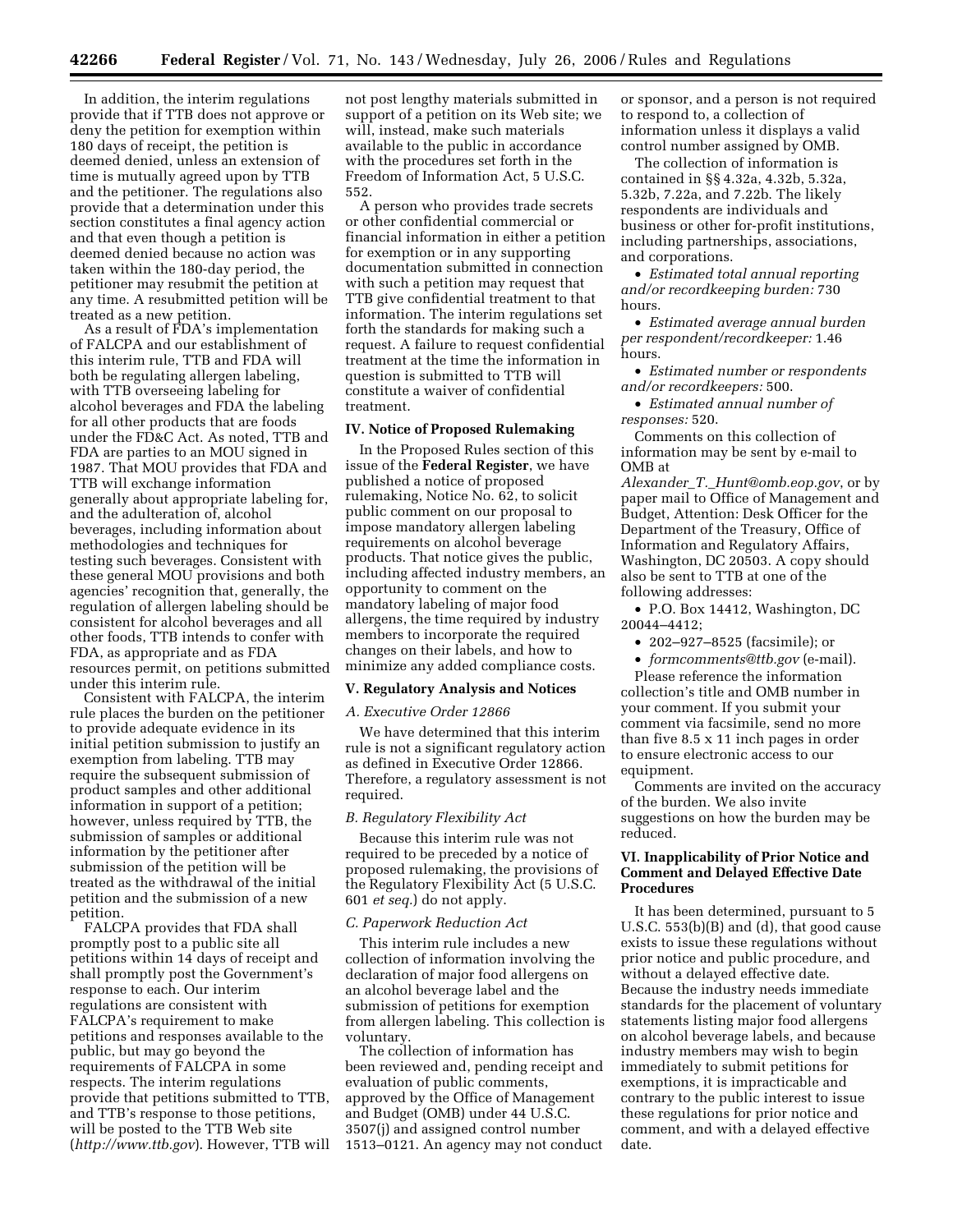### **VII. Drafting Information**

The principal author of this document was Jessica M. Bungard, Regulations and Rulings Division, Alcohol and Tobacco Tax and Trade Bureau. However, other personnel participated in its development.

## **List of Subjects**

### *27 CFR Part 4*

Administrative practice and procedure, Advertising, Customs duties and inspection, Imports, Labeling, Packaging and containers, Reporting and recordkeeping requirements, Trade practices, Wine.

### *27 CFR Part 5*

Administrative practice and procedure, Advertising, Customs duties and inspection, Distilled spirits, Imports, Labeling, Packaging and containers, Reporting and recordkeeping requirements, Trade practices.

### *27 CFR Part 7*

Administrative practice and procedure, Advertising, Customs duties and inspection, Imports, Labeling, Malt beverages, Reporting and recordkeeping requirements, Trade practices.

### **Amendments to the Regulations**

■ For the reasons discussed in the preamble, TTB amends 27 CFR parts 4, 5, and 7 as follows:

## **PART 4—LABELING AND ADVERTISING OF WINE**

■ 1. The authority citation for 27 CFR part 4 continues to read as follows:

**Authority:** 27 U.S.C. 205.

■ 2. A new § 4.32a is added to read as follows:

### **§ 4.32a Voluntary disclosure of major food allergens.**

(a) *Definitions*. For purposes of this section the following terms have the meanings indicated.

(1) *Major food allergen*. *Major food allergen* means any of the following:

(i) Milk, egg, fish (for example, bass, flounder, or cod), Crustacean shellfish (for example, crab, lobster, or shrimp), tree nuts (for example, almonds, pecans, or walnuts), wheat, peanuts, and soybeans; or

(ii) A food ingredient that contains protein derived from a food specified in paragraph (a)(1)(i) of this section, except:

(A) Any highly refined oil derived from a food specified in paragraph (a)(1)(i) of this section and any ingredient derived from such highly refined oil; or

(B) A food ingredient that is exempt from major food allergen labeling requirements pursuant to a petition for exemption approved by the Food and Drug Administration (FDA) under 21 U.S.C. 343(w)(6) or pursuant to a notice submitted to FDA under 21 U.S.C. 343(w)(7), provided that the food ingredient meets the terms or conditions, if any, specified for that exemption.

(2) *Name of the food source from which each major food allergen is derived. Name of the food source from which each major food allergen is derived* means the name of the food as listed in paragraph (a)(1)(i) of this section, except that:

(i) In the case of a tree nut, it means the name of the specific type of nut (for example, almonds, pecans, or walnuts);

(ii) In the case of Crustacean shellfish, it means the name of the species of Crustacean shellfish (for example, crab, lobster, or shrimp); and

(iii) The names ''egg'' and ''peanuts'', as well as the names of the different types of tree nuts, may be expressed in either the singular or plural form, and the term ''soy'', soybean'', or ''soya'' may be used instead of ''soybeans''.

(b) *Voluntary labeling standards*. Major food allergens (defined in paragraph (a)(1) of this section) used in the production of a wine may, on a voluntary basis, be declared on any label affixed to the container. However, if any one major food allergen is voluntarily declared, all major food allergens used in production of the wine, including major food allergens used as fining or processing agents, must be declared, except when covered by a petition for exemption approved by the appropriate TTB officer under § 4.32b. The major food allergens declaration must consist of the word ''Contains'' followed by a colon and the name of the food source from which each major food allergen is derived (for example, "Contains: egg").

(c) *Cross reference*. For mandatory labeling requirements applicable to wines containing FD&C Yellow No. 5 and sulfites, see §§ 4.32(c) and (e).

■ 3. A new § 4.32b is added to read as follows:

### **§ 4.32b Petitions for exemption from major food allergen labeling.**

(a) *Submission of petition*. Any person may petition the appropriate TTB officer to exempt a particular product or class of products from the labeling requirements of § 4.32a. The burden is on the petitioner to provide scientific evidence (including the analytical method used to produce the evidence) that demonstrates that the finished product or class of products, as derived by the method specified in the petition, either:

(1) Does not cause an allergic response that poses a risk to human health; or

(2) Does not contain allergenic protein derived from one of the foods identified in § 4.32a(a)(1)(i), even though a major food allergen was used in production.

(b) *Decision on petition.* TTB will approve or deny a petition for exemption submitted under paragraph (a) of this section in writing within 180 days of receipt of the petition. If TTB does not provide a written response to the petitioner within that 180-day period, the petition will be deemed denied, unless an extension of time for decision is mutually agreed upon by the appropriate TTB officer and the petitioner. TTB may confer with the Food and Drug Administration (FDA) on petitions for exemption, as appropriate and as FDA resources permit. TTB may require the submission of product samples and other additional information in support of a petition; however, unless required by TTB, the submission of samples or additional information by the petitioner after submission of the petition will be treated as the withdrawal of the initial petition and the submission of a new petition. An approval or denial under this section will constitute a final agency action.

(c) *Resubmission of a petition.* After a petition for exemption is denied under this section, the petitioner may resubmit the petition along with supporting materials for reconsideration at any time. TTB will treat this submission as a new petition for purposes of the time frames for decision set forth in paragraph (b) of this section.

(d) *Availability of information.* (1) *General.* TTB will promptly post to its public Web site, *http://www.ttb.gov,* all petitions received under this section as well as TTB's responses to those petitions. Any information submitted in support of the petition that is not posted to the TTB Web site will be available to the public pursuant to 5 U.S.C. 552, except where a request for confidential treatment is granted under paragraph (d)(2) of this section.

(2) *Requests for confidential treatment of business information.* A person who provides trade secrets or other commercial or financial information in connection with a petition for exemption under this section may request that TTB give confidential treatment to that information. A failure to request confidential treatment at the time the information in question is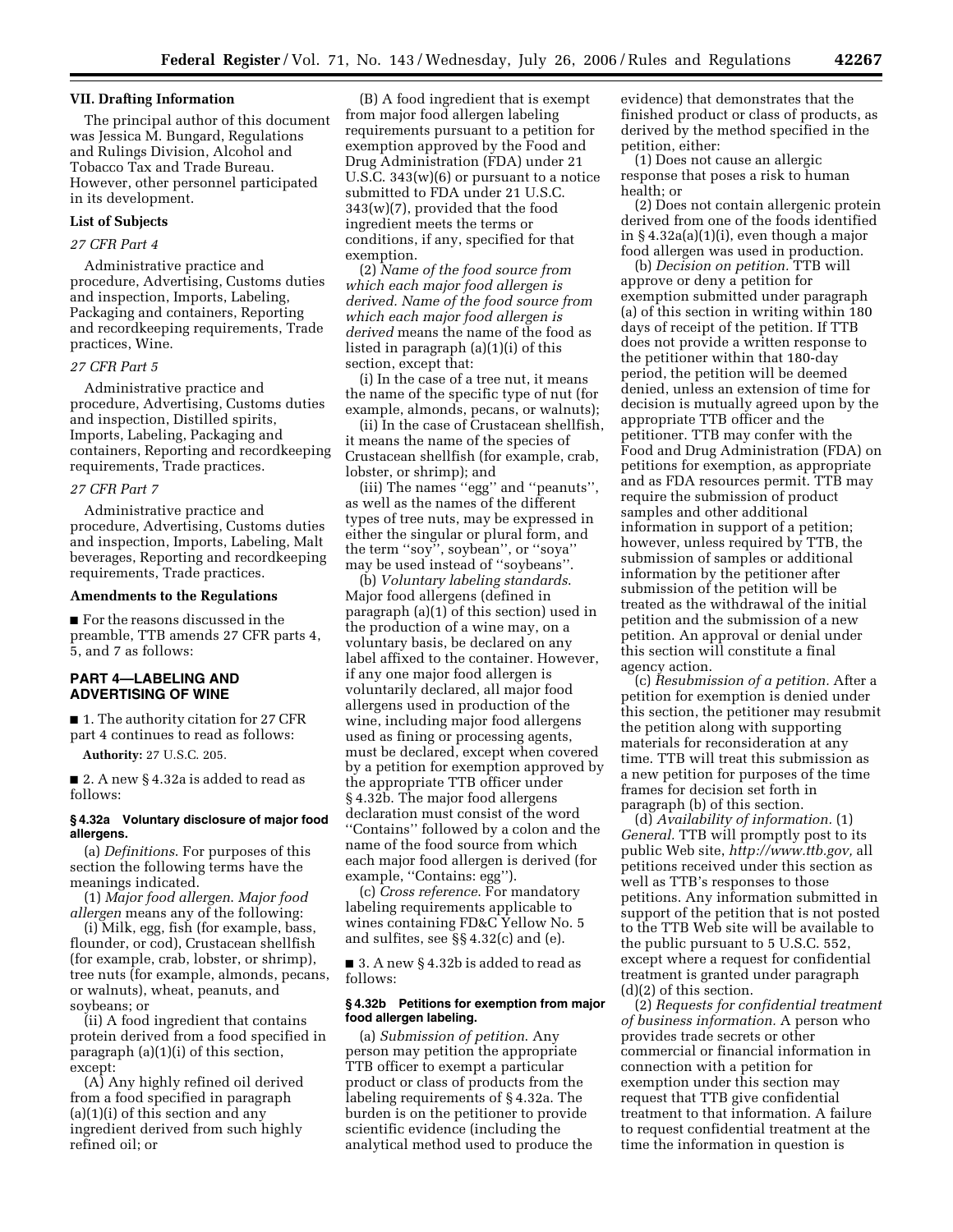submitted to TTB will constitute a waiver of confidential treatment. A request for confidential treatment of information under this section must conform to the following standards:

(i) The request must be in writing;

(ii) The request must clearly identify the information to be kept confidential;

(iii) The request must relate to information that constitutes trade secrets or other confidential commercial or financial information regarding the business transactions of an interested person, the disclosure of which would cause substantial harm to the competitive position of that person;

(iv) The request must set forth the reasons why the information should not be disclosed, including the reasons the disclosure of the information would prejudice the competitive position of the interested person; and

(v) The request must be supported by a signed statement by the interested person, or by an authorized officer or employee of that person, certifying that the information in question is a trade secret or other confidential commercial or financial information and that the information is not already in the public domain.

### **PART 5—LABELING AND ADVERTISING OF DISTILLED SPIRITS**

■ 1. The authority citation for 27 CFR part 5 continues to read as follows:

**Authority:** 26 U.S.C. 5301, 7805, 27 U.S.C. 205.

■ 2. A new § 5.32a is added to read as follows:

### **§ 5.32a Voluntary disclosure of major food allergens.**

(a) *Definitions.* For purposes of this section the following terms have the meanings indicated.

(1) *Major food allergen. Major food allergen* means any of the following:

(i) Milk, egg, fish (for example, bass, flounder, or cod), Crustacean shellfish (for example, crab, lobster, or shrimp), tree nuts (for example, almonds, pecans, or walnuts), wheat, peanuts, and soybeans; or

(ii) A food ingredient that contains protein derived from a food specified in paragraph (a)(1)(i) of this section, except:

(A) Any highly refined oil derived from a food specified in paragraph (a)(1)(i) of this section and any ingredient derived from such highly refined oil; or

(B) A food ingredient that is exempt from major food allergen labeling requirements pursuant to a petition for exemption approved by the Food and Drug Administration (FDA) under 21

U.S.C. 343(w)(6) or pursuant to a notice submitted to FDA under 21 U.S.C. 343(w)(7), provided that the food ingredient meets the terms or conditions, if any, specified for that exemption.

(2) *Name of the food source from which each major food allergen is derived. Name of the food source from which each major food allergen is derived* means the name of the food as listed in paragraph (a)(1)(i) of this section, except that:

(i) In the case of a tree nut, it means the name of the specific type of nut (for example, almonds, pecans, or walnuts);

(ii) In the case of Crustacean shellfish, it means the name of the species of Crustacean shellfish (for example, crab, lobster, or shrimp); and

(iii) The names ''egg'' and ''peanuts'', as well as the names of the different types of tree nuts, may be expressed in either the singular or plural form, and the term ''soy'', soybean'', or ''soya'' may be used instead of ''soybeans''.

(b) *Voluntary labeling standards.*  Major food allergens (defined in paragraph (a)(1) of this section) used in the production of a distilled spirit product may, on a voluntary basis, be declared on any label affixed to the container. However, if any one major food allergen is voluntarily declared, all major food allergens used in production of the distilled spirit product, including major food allergens used as fining or processing agents, must be declared, except when covered by a petition for exemption approved by the appropriate TTB officer under § 5.32b. The major food allergens declaration must consist of the word ''Contains'' followed by a colon and the name of the food source from which each major food allergen is derived (for example, ''Contains: egg'').

(c) *Cross reference.* For mandatory labeling requirements applicable to distilled spirits products containing FD&C Yellow No. 5 and sulfites, see §§ 5.32(b)(5) and (7).

■ 3. A new § 5.32b is added to read as follows:

### **§ 5.32b Petitions for exemption from major food allergen labeling.**

(a) *Submission of petition.* Any person may petition the appropriate TTB officer to exempt a particular product or class of products from the labeling requirements of § 5.32a. The burden is on the petitioner to provide scientific evidence (including the analytical method used to produce the evidence) that demonstrates that the finished product or class of products, as derived by the method specified in the petition, either:

(1) Does not cause an allergic response that poses a risk to human health; or

(2) Does not contain allergenic protein derived from one of the foods identified in § 5.32a(a)(1)(i), even though a major food allergen was used in production.

(b) *Decision on petition.* TTB will approve or deny a petition for exemption submitted under paragraph (a) of this section in writing within 180 days of receipt of the petition. If TTB does not provide a written response to the petitioner within that 180-day period, the petition will be deemed denied, unless an extension of time for decision is mutually agreed upon by the appropriate TTB officer and the petitioner. TTB may confer with the Food and Drug Administration (FDA) on petitions for exemption, as appropriate and as FDA resources permit. TTB may require the submission of product samples and other additional information in support of a petition; however, unless required by TTB, the submission of samples or additional information by the petitioner after submission of the petition will be treated as the withdrawal of the initial petition and the submission of a new petition. An approval or denial under this section will constitute a final agency action.

(c) *Resubmission of a petition.* After a petition for exemption is denied under this section, the petitioner may resubmit the petition along with supporting materials for reconsideration at any time. TTB will treat this submission as a new petition for purposes of the time frames for decision set forth in paragraph (b) of this section.

(d) *Availability of information.* (1) *General.* TTB will promptly post to its public Web site, *http://www.ttb.gov,* all petitions received under this section as well as TTB's responses to those petitions. Any information submitted in support of the petition that is not posted to the TTB Web site will be available to the public pursuant to 5 U.S.C. 552, except where a request for confidential treatment is granted under paragraph (d)(2) of this section.

(2) *Requests for confidential treatment of business information.* A person who provides trade secrets or other commercial or financial information in connection with a petition for exemption under this section may request that TTB give confidential treatment to that information. A failure to request confidential treatment at the time the information in question is submitted to TTB will constitute a waiver of confidential treatment. A request for confidential treatment of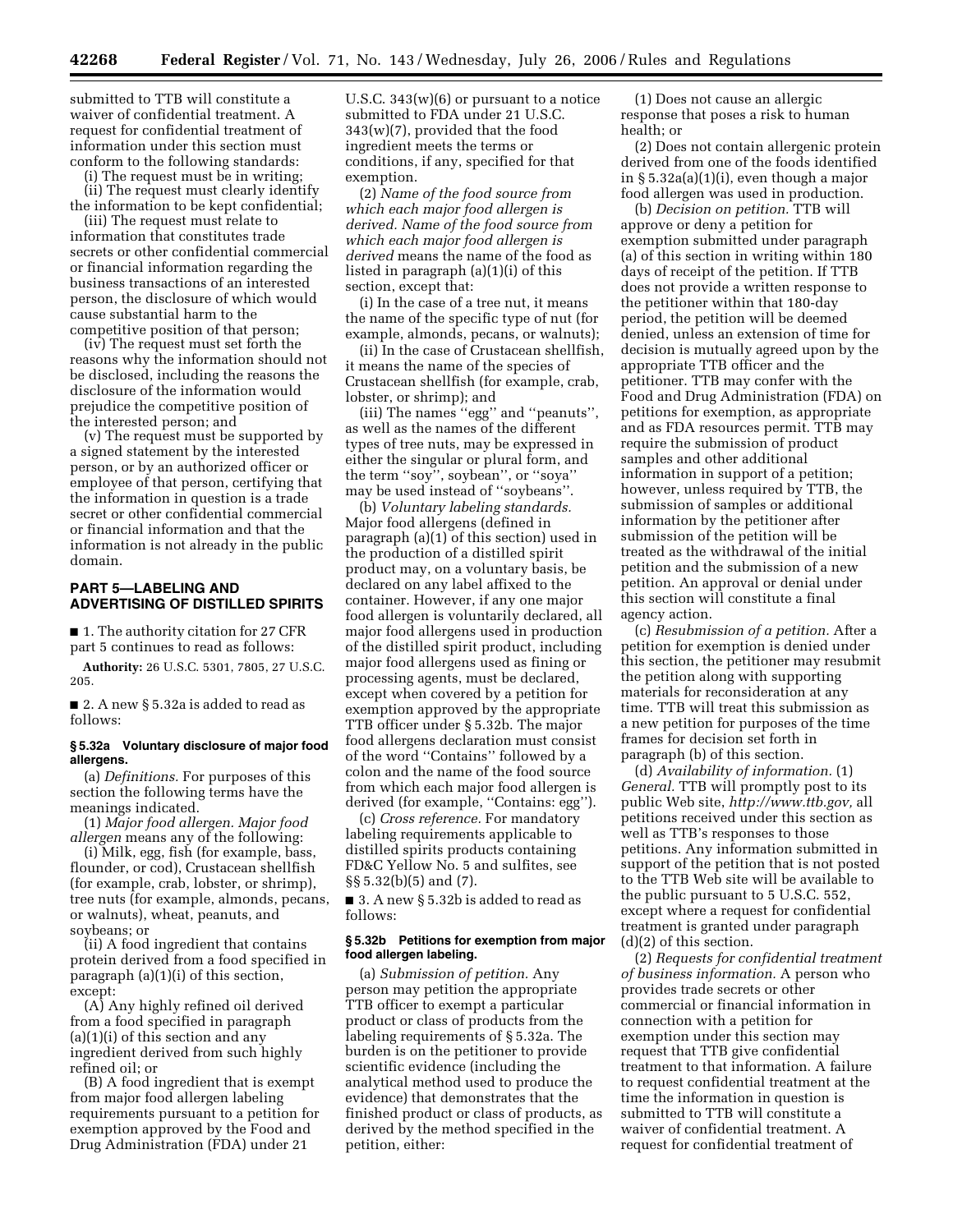information under this section must conform to the following standards:

(i) The request must be in writing;

(ii) The request must clearly identify the information to be kept confidential;

(iii) The request must relate to information that constitutes trade secrets or other confidential commercial or financial information regarding the business transactions of an interested person, the disclosure of which would cause substantial harm to the competitive position of that person;

(iv) The request must set forth the reasons why the information should not be disclosed, including the reasons the disclosure of the information would prejudice the competitive position of the interested person; and

(v) The request must be supported by a signed statement by the interested person, or by an authorized officer or employee of that person, certifying that the information in question is a trade secret or other confidential commercial or financial information and that the information is not already in the public domain.

## **PART 7—LABELING AND ADVERTISING OF MALT BEVERAGES**

■ 1. The authority citation for 27 CFR part 7 continues to read as follows:

**Authority:** 27 U.S.C. 205.

■ 2. A new § 7.22a is added to read as follows:

#### **§ 7.22a Voluntary disclosure of major food allergens.**

(a) *Definitions.* For purposes of this section the following terms have the meanings indicated.

(1) *Major food allergen. Major food allergen* means any of the following:

(i) Milk, egg, fish (for example, bass, flounder, or cod), Crustacean shellfish (for example, crab, lobster, or shrimp), tree nuts (for example, almonds, pecans, or walnuts), wheat, peanuts, and soybeans; or

(ii) A food ingredient that contains protein derived from a food specified in paragraph (a)(1)(i) of this section, except:

(A) Any highly refined oil derived from a food specified in paragraph  $(a)(1)(i)$  of this section and any ingredient derived from such highly refined oil; or

(B) A food ingredient that is exempt from major food allergen labeling requirements pursuant to a petition for exemption approved by the Food and Drug Administration (FDA) under 21 U.S.C. 343(w)(6) or pursuant to a notice submitted to FDA under 21 U.S.C. 343(w)(7), provided that the food

ingredient meets the terms or conditions, if any, specified for that exemption.

(2) *Name of the food source from which each major food allergen is derived. Name of the food source from which each major food allergen is derived* means the name of the food as listed in paragraph (a)(1)(i) of this section, except that:

(i) In the case of a tree nut, it means the name of the specific type of nut (for example, almonds, pecans, or walnuts); and

(ii) In the case of Crustacean shellfish, it means the name of the species of Crustacean shellfish (for example, crab, lobster, or shrimp); and

(iii) The names ''egg'' and ''peanuts'', as well as the names of the different types of tree nuts, may be expressed in either the singular or plural form, and the name ''soy'', ''soybean'', or ''soya'' may be used instead of ''soybeans''.

(b) *Voluntary labeling standards.*  Major food allergens (defined in paragraph (a)(1) of this section) used in the production of a malt beverage product may, on a voluntary basis, be declared on any label affixed to the container. However, if any one major food allergen is voluntarily declared, all major food allergens used in production of the malt beverage product, including major food allergens used as fining or processing agents, must be declared, except when covered by a petition for exemption approved by the appropriate TTB officer under § 7.22b. The major food allergens declaration must consist of the word ''Contains'' followed by a colon and the name of the food source from which each major food allergen is derived (for example, ''Contains: egg'').

(c) *Cross reference.* For mandatory labeling requirements applicable to malt beverage products containing FD&C Yellow No. 5, sulfites, and aspartame, see §§ 7.22(b)(4), (b)(6), and (b)(7). ■ 3. A new § 7.22b is added to read as

follows:

### **§ 7.22b Petitions for exemption from major food allergen labeling.**

(a) *Submission of petition.* Any person may petition the appropriate TTB officer to exempt a particular product or class of products from the labeling requirements of § 7.22a. The burden is on the petitioner to provide scientific evidence (including the analytical method used to produce the evidence) that demonstrates that the finished product or class of products, as derived by the method specified in the petition, either:

(1) Does not cause an allergic response that poses a risk to human health; or

(2) Does not contain allergenic protein derived from one of the foods identified in § 7.22(a)(1)(i), even though a major food allergen was used in production.

(b) *Decision on petition.* TTB will approve or deny a petition for exemption submitted under paragraph (a) of this section in writing within 180 days of receipt of the petition. If TTB does not provide a written response to the petitioner within that 180-day period, the petition will be deemed denied, unless an extension of time for decision is mutually agreed upon by the appropriate TTB officer and the petitioner. TTB may confer with the Food and Drug Administration (FDA) on petitions for exemption, as appropriate and as FDA resources permit. TTB may require the submission of product samples and other additional information in support of a petition; however, unless required by TTB, the submission of samples or additional information by the petitioner after submission of the petition will be treated as the withdrawal of the initial petition and the submission of a new petition. An approval or denial under this section will constitute a final agency action.

(c) *Resubmission of a petition.* After a petition for exemption is denied under this section, the petitioner may resubmit the petition along with supporting materials for reconsideration at any time. TTB will treat this submission as a new petition.

(d) *Availability of information.* (1) *General.* TTB will promptly post to its public Web site, *http://www.ttb.gov,* all petitions received under this section as well as TTB's responses to those petitions. Any information submitted in support of the petition that is not posted to the TTB Web site will be available to the public pursuant to 5 U.S.C. 552, except where a request for confidential treatment is granted under paragraph (d)(2) of this section.

(2) *Requests for confidential treatment of business information.* A person who provides trade secrets or other commercial or financial information in connection with a petition for exemption under this section may request that TTB give confidential treatment to that information. A failure to request confidential treatment at the time the information in question is submitted to TTB will constitute a waiver of confidential treatment. A request for confidential treatment of information under this section must conform to the following standards:

(i) The request must be in writing; (ii) The request must clearly identify the information to be kept confidential;